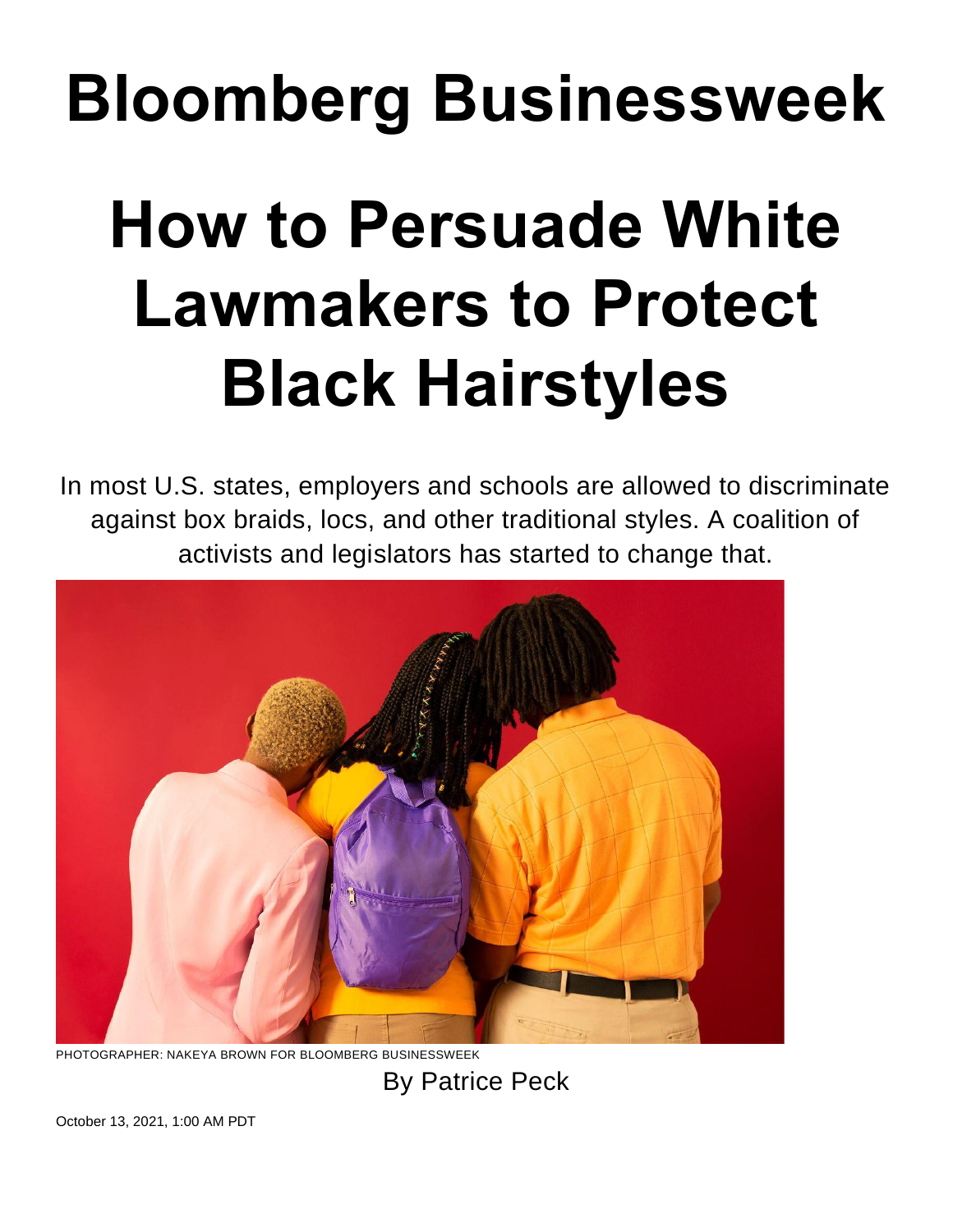Four years ago, when Faith Fennidy was 10, her mother called her down to the living room to watch something that seemed crazy. On TV was a report about [Deanna](https://www.npr.org/sections/ed/2017/07/17/534448313/when-black-hair-violates-the-dress-code) and Mya Cook, 15-year-old twin sisters in Massachusetts whose school had given them detention, threatened them with suspension, and banned them from track meets, Latin club, and the prom—all for braiding their hair. The twins were wearing the simple [box](https://www.goodhousekeeping.com/beauty/hair/a34292308/box-braids/) [braids](https://www.goodhousekeeping.com/beauty/hair/a34292308/box-braids/) ubiquitous among generations of Black women and girls, Fennidy included. Often done using extensions, they're a staple Black hairstyle, because they help protect hair from damage as it grows and are relatively easy to maintain. The sisters' charter school said it had punished the girls because its policies on student hair and makeup forbid extensions.

Faith recalls watching the news report in a daze, shocked that hair like hers could lead to such punishment. At the time, the story made the Cooks' charter school in Malden, Mass., sound very far away from her Catholic elementary school in Terrytown, La. "I don't think I would have ever believed that it would have happened to me," she says.

But a year later, it did. Faith's school amended its dress code to ban hair extensions in similarly neutral-sounding terms, and soon she was sent home for the day for violating the policy. A clip of her leaving school in tears went [viral](https://www.cbsnews.com/news/video-shows-girl-in-tears-after-she-was-told-to-leave-school-because-of-braided-hair-family-says/), and a still from the video [appeared](https://www.nytimes.com/2018/08/21/us/black-student-extensions-louisiana.html) in the New York Times. "I was just so upset in that moment," she recalls. She transferred schools.

Faith, like the Cooks, had joined a fresh wave of Black students and workers over the past several years who were being rejected, punished, or fired for wearing traditionally Black hairstyles, such as cornrows and locs, also known as dreadlocks. Dress codes have been used to justify blocking students from their [first](https://www.usatoday.com/story/news/nation-now/2018/08/16/florida-school-faces-backlash-rejecting-6-year-old-dreadlocks/1010132002/) day of kindergarten and from [walking](https://www.nbcnews.com/news/us-news/black-texas-teen-told-cut-his-dreadlocks-order-walk-graduation-n1120731) in their high school graduation ceremony. In Des Moines, a trucking company dismissed a recent hire who wouldn't cut his locs during training,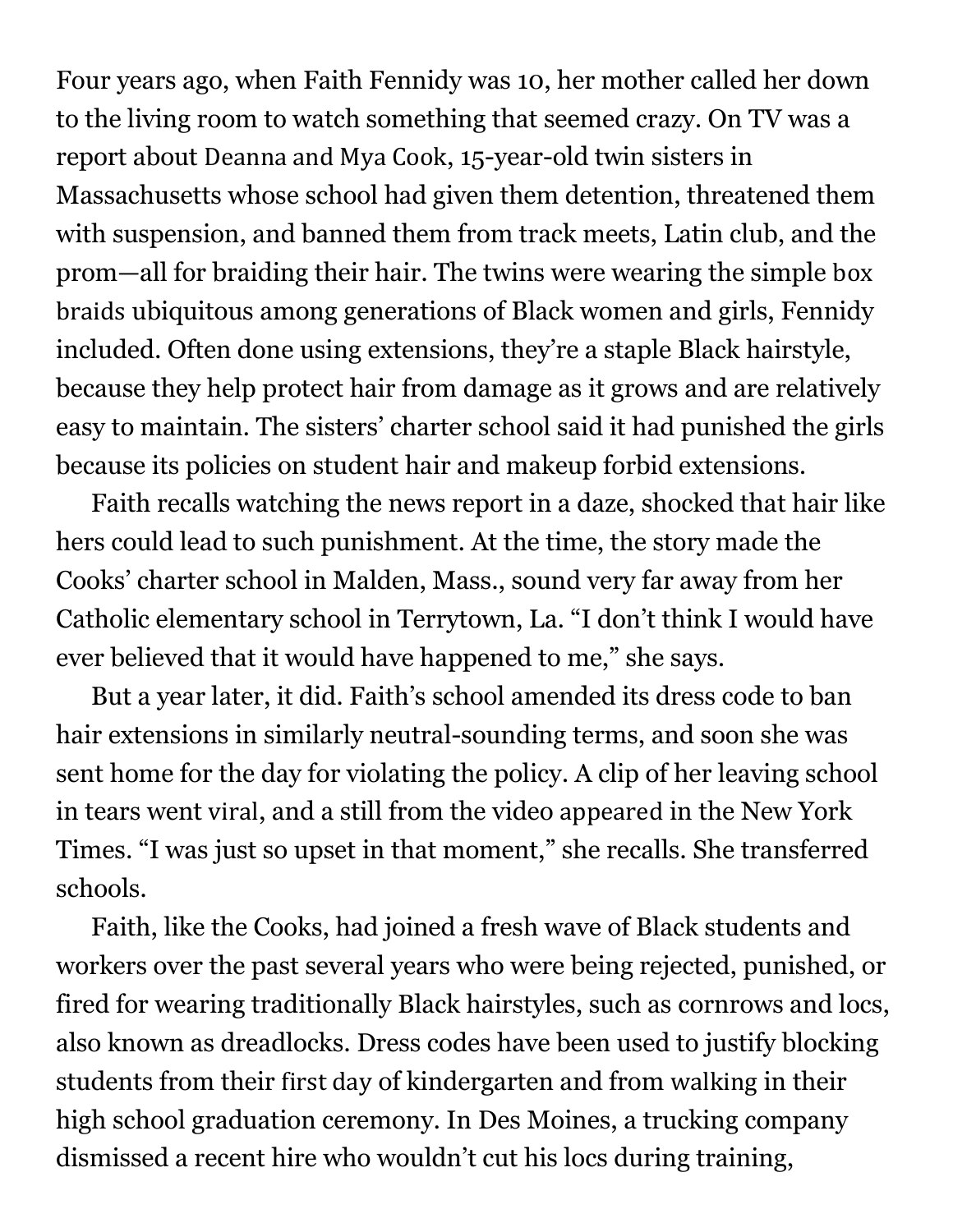claiming they posed a safety issue. But more often, employers say they just don't like the look. In White Plains, N.Y., a [Banana](https://www.bloomberg.com/quote/0125538D:US) [Republic](https://www.bloomberg.com/quote/0125538D:US) manager [refused](https://www.glamour.com/story/banana-republic-employee-destiny-tompkins-says-she-was-told-box-braids-looked-too-urban) to schedule shifts for an employee until she removed her box braids, which he deemed unkempt. In Arlington, teens who refused to cut their braids and locs were [denied](https://www.nydailynews.com/news/national/ny-two-black-teens-denied-jobs-six-flags-extreme-hairstyles-20190402-a3rrwjrupfcj5nil25zft3sg6m-story.html) jobs at Six [Flags](https://www.bloomberg.com/quote/0213902D:US) Over [Texas](https://www.bloomberg.com/quote/0213902D:US), where until 2017 the namesake banners included the flag of the Confederacy.

In some of these cases, the amplifying effect of social media has shamed employers or schools into reversing the decisions. Following national backlashes, Faith's former school, Christ the King Parish School, eventually rescinded its hair policy. So did Mystic Valley Regional Charter School, where the Cooks went. Banana Republic fired the offending manager and said it has zero tolerance for discrimination. On the other hand, Six Flags didn't hire the long-haired teens (it tries to accommodate workers on a case-by-case basis), and the Des Moines trucking company, TMC [Transportation](https://www.bloomberg.com/quote/0396713Z:US), maintained that its trainee's locs violated its safety policies by rendering him unable to wear a hard hat properly, a claim the trainee denied. Throughout the U.S., these kinds of issues continue to pop up, whack-a-mole style, showing how Black Americans regularly face discrimination that violates the spirit, if not the letter, of the laws protecting their rights in the workplace.

The Civil Rights Act of 1964 prohibits explicit discrimination by employers and public schools on the basis of traits the law considers immutable—unchangeable from birth—such as race and color. But the language doesn't explicitly ban discrimination against mutable traits, leaving many common, implicit forms of discrimination to be adjudicated by the courts. For decades, workplaces have argued, mostly successfully, that hairstyles predominantly worn by Black people are merely cultural practices and should be subject to change by employers or school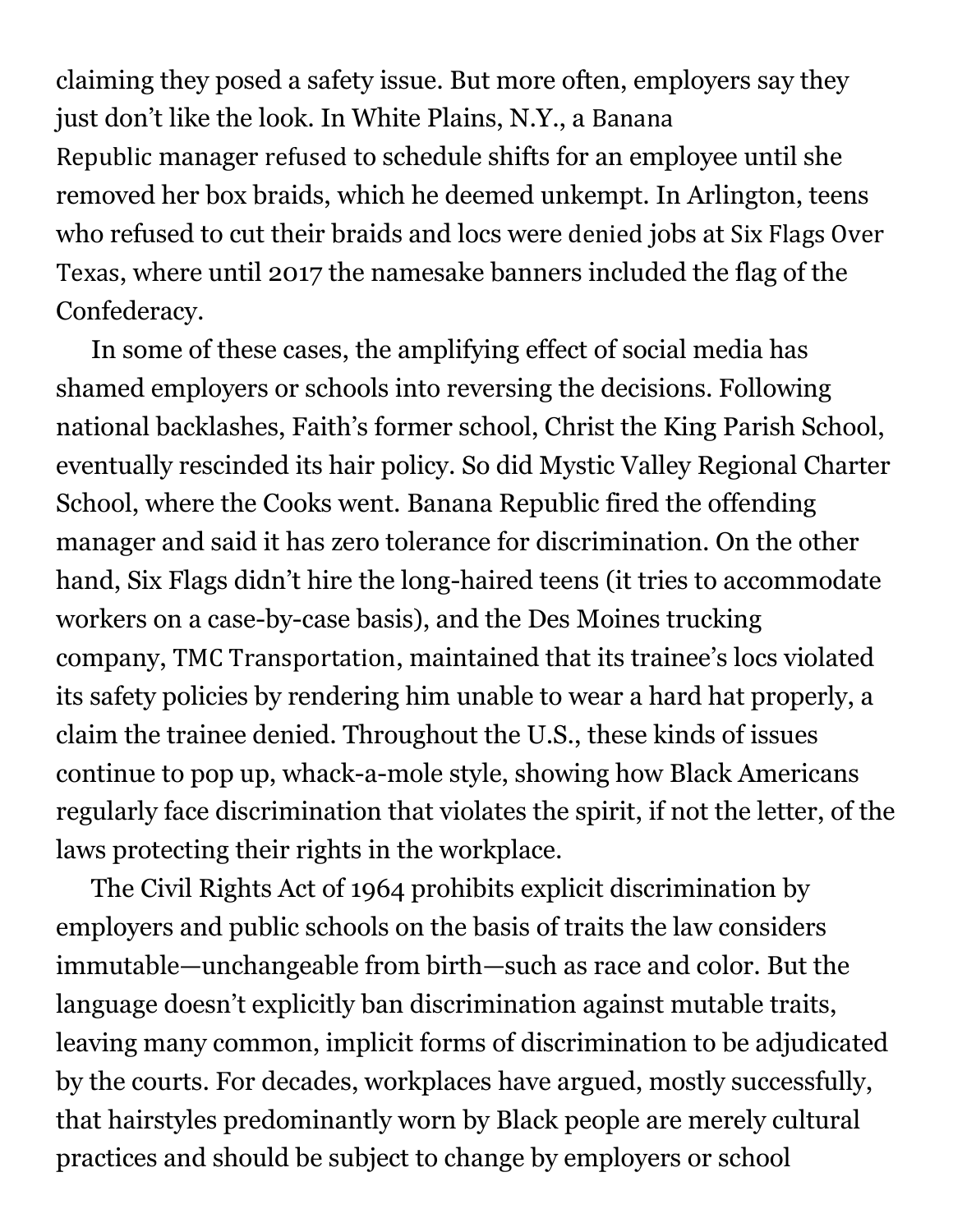administrators. The federal judiciary has so far protected only the afro, which was deemed an immutable racial characteristic in 1976. This discrepancy is absurd at best: Not all Black people have afros, and people who aren't Black can have natural afros, or brown skin, for that matter.

Lawmakers and judges have a ways to go to catch up to the reality that race is a social construct, says Wendy Greene, a law professor at Drexel University who's advised [efforts](https://freethehair.com/leadership) to outlaw discrimination against natural hair. "There's a very limited understanding of what constitutes race and therefore a very, very constrained and limited understanding of what constitutes unlawful race discrimination," she says. "I call this legal fiction."

This limited understanding extends to the nuances of Black hair, from its rich history and culture to its morphological differences. Simply combing my hair requires water, a palmful of deep conditioner, a flexibristle brush, and a ton of time and patience to tease through each tightly coiled strand. When I was a girl, my mother spent two hours or more every other week washing, blow-drying, and styling my afro, carefully detangling, sectioning, twisting, plaiting, and securing the hair. But even her most meticulous dos were no match for the guaranteed frizzfests that resulted from dance classes, pool parties, or sleepaway camp. And as a single mother, she only had so much time to style me and my two sisters. Altering my hair texture wasn't an option; Mom distrusted the chemicals used to permanently straighten hair and the heat tools that could temporarily do the same. So like Faith, the Cook sisters, and so many sistas before and since, I turned to box braids, Senegalese twists, cornrows, and other protective styles that, like locs, last for weeks or longer, endure water, and generally look pretty damn good.

For me and others who've had similar experiences, it's self-evident that these styles are so historically and culturally tied to Black people that they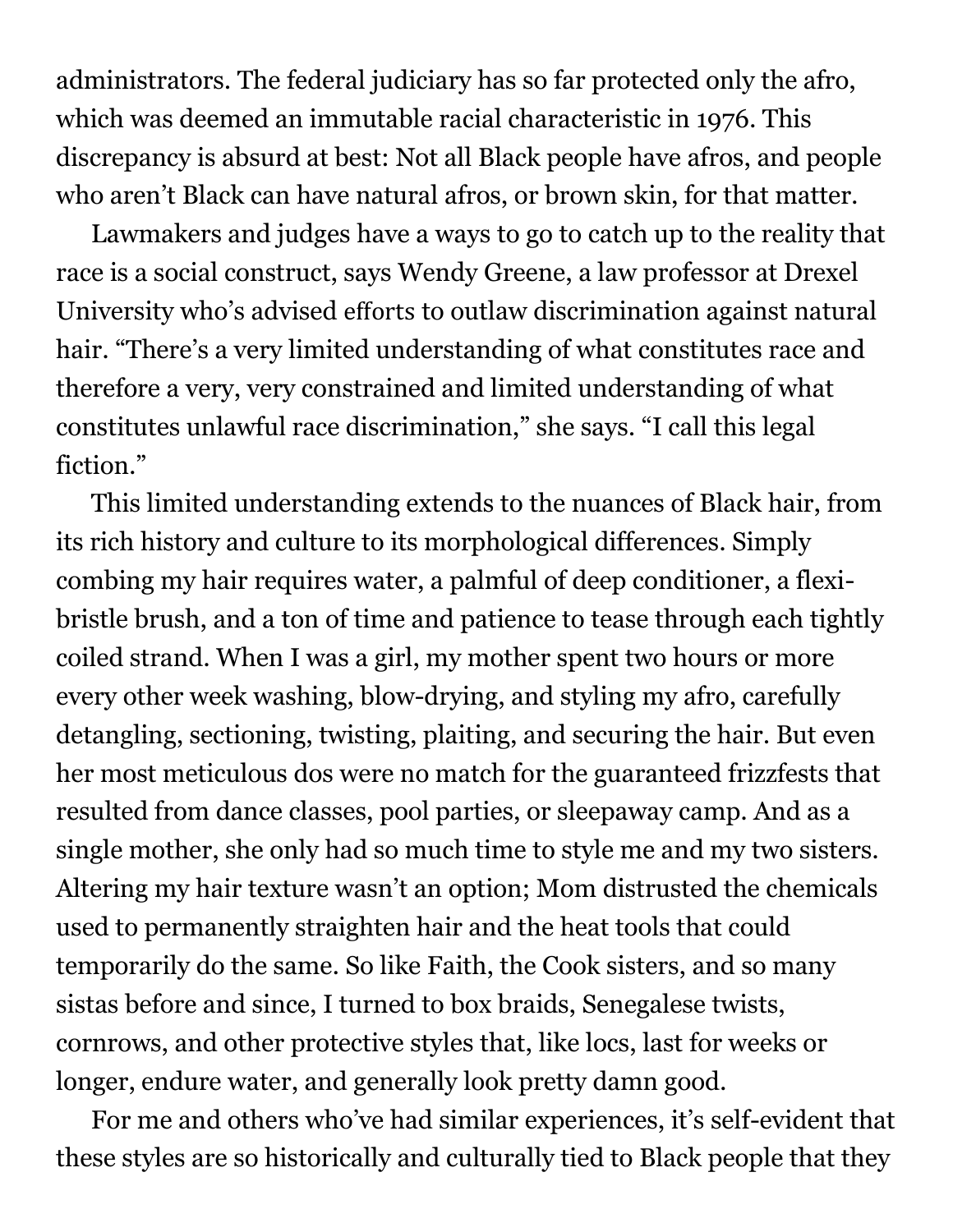constitute immutable characteristics protected under the Civil Rights Act. Since 2019, a growing network of government officials, activists, and legal experts have been arguing as much across the country, fighting state by state to eliminate hair discrimination. Within that movement, the [Crown](https://www.crowncoalition.com/) [Coalition](https://www.crowncoalition.com/) group of more than 80 advocacy and nongovernmental organizations has taken the lead. Its primary tool is a template bill called the Create a Respectful and Open World for Natural Hair Act, or [Crown](https://www.thecrownact.com/) [Act](https://www.thecrownact.com/). A version of the bill has stalled in the U.S. Senate, but the basic framework is now law in 14 states and has been introduced in the legislatures of dozens of others.

In some states (California, Connecticut, New Mexico), the campaign to persuade lawmakers to pass it into state law has received a resounding yes. In others it's been more of a grind, as Black people and advocacy groups and their allies lobby a vast sea of melanin-challenged public officials to take action on a problem that doesn't personally hurt or disadvantage them. And wouldn't you know it: Black people have had a little bit of experience in that area.

## State of the Crown

Data: Crown Coalition; news reports

Natural hair discrimination in what's now the U.S. dates to the early 1600s and the trans-Atlantic slave trade. Along with physical violence, slavers used psychological and emotional abuse to instill a sense of inhumanity and inferiority among their victims and to help justify treating them as property. These tactics included [pathologizing](https://www.cbc.ca/radio/ideas/tangled-roots-decoding-the-history-of-black-hair-1.5891778) physical traits that contrasted African enslaved people with European slavers, including tightly coiled hair textures, which were often ridiculed as "woolly." The prejudice outlasted Britain's control of its American colonies, the U.S. Civil War, and abolition, too.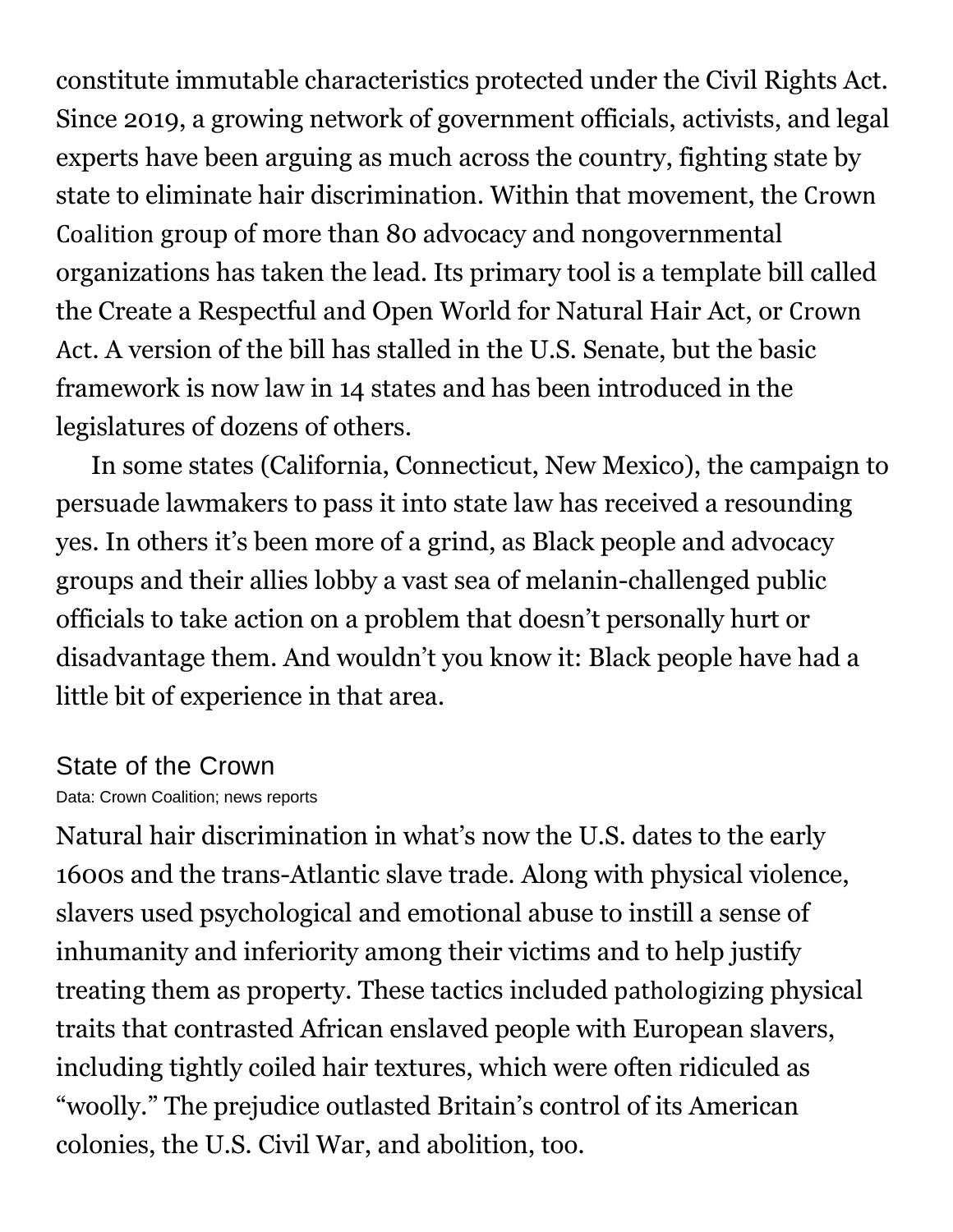Through Reconstruction and the Jim Crow era and deep into the 20th century, Black people used hair to exercise a measure of control over their individual and collective identities. Those efforts, however, often involved adopting stylistic trends that emulated European beauty standards and glamorized straight hair. During the 1970s the Black Power movement spurred support for natural hair. And a landmark 1988 [decision](https://www.latimes.com/archives/la-xpm-1988-05-17-fi-2915-story.html) by the federal Equal Employment Opportunity Commission helped catapult the issue's political significance onto the national stage. In the climax to a string of hair discrimination cases involving working Black women, the EEOC ruled that Hyatt [Hotels](https://www.bloomberg.com/quote/H:US) violated the Civil Rights Act when it specifically banned braids and cornrows and fired two Black women for violating that policy.

The EEOC decision has been cited in federal and state discrimination claims and lawsuits as evidence that federal laws protect Black hairstyles, but the case didn't set a binding precedent. For decades afterward, few national media figures or advocates connected the dots between cases of hair discrimination or pushed to keep them in the news, so individual incidents could be dismissed as isolated or apocryphal. That's changed, however, in the era of social media. "Now, within hours of something happening, we can all hear about it and maybe even see video," says Ayana Byrd, a co-author of Hair Story: [Untangling](https://us.macmillan.com/books/9781250046574/hair-story) the Roots of Black Hair in [America](https://us.macmillan.com/books/9781250046574/hair-story).

The 2010s ushered in a modern-day natural hair movement. It started on the coasts and on college campuses, then expanded via online communities. Aptly, the coalition behind the Crown Act began to take shape in New Orleans at the 2018 [Essence](https://www.essence.com/festival2021/) Festival, America's biggest annual celebration of all things Black Girl Magic.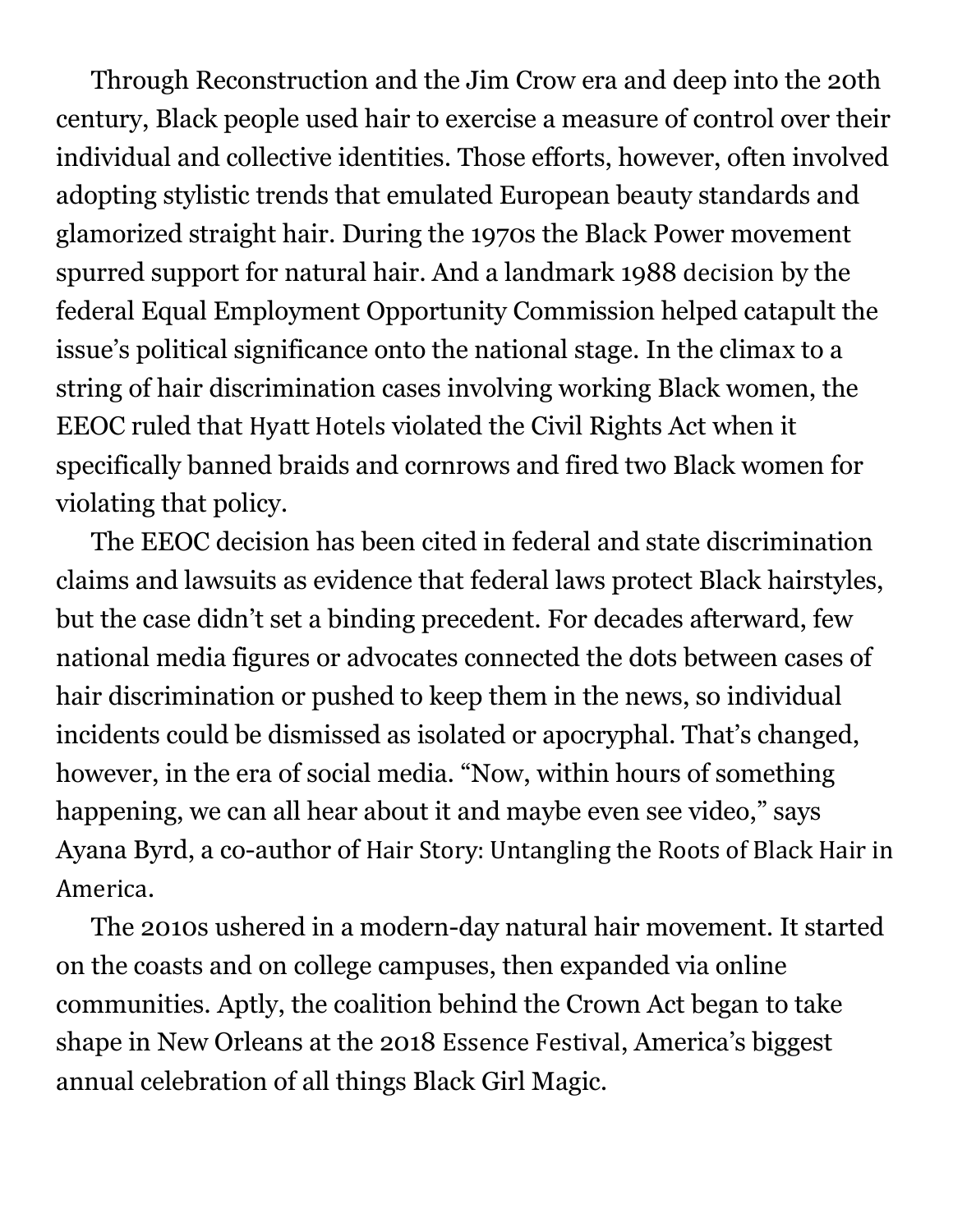

Asamoah PHOTOGRAPHER: KYNA UWAEME FOR BLOOMBERG BUSINESSWEEK

At the festival, Adjoa Asamoah, a consultant for political campaigns (including, last year, Joe Biden's) and corporate brands ([Anheuser-Busch](https://www.bloomberg.com/quote/ABI:BB)),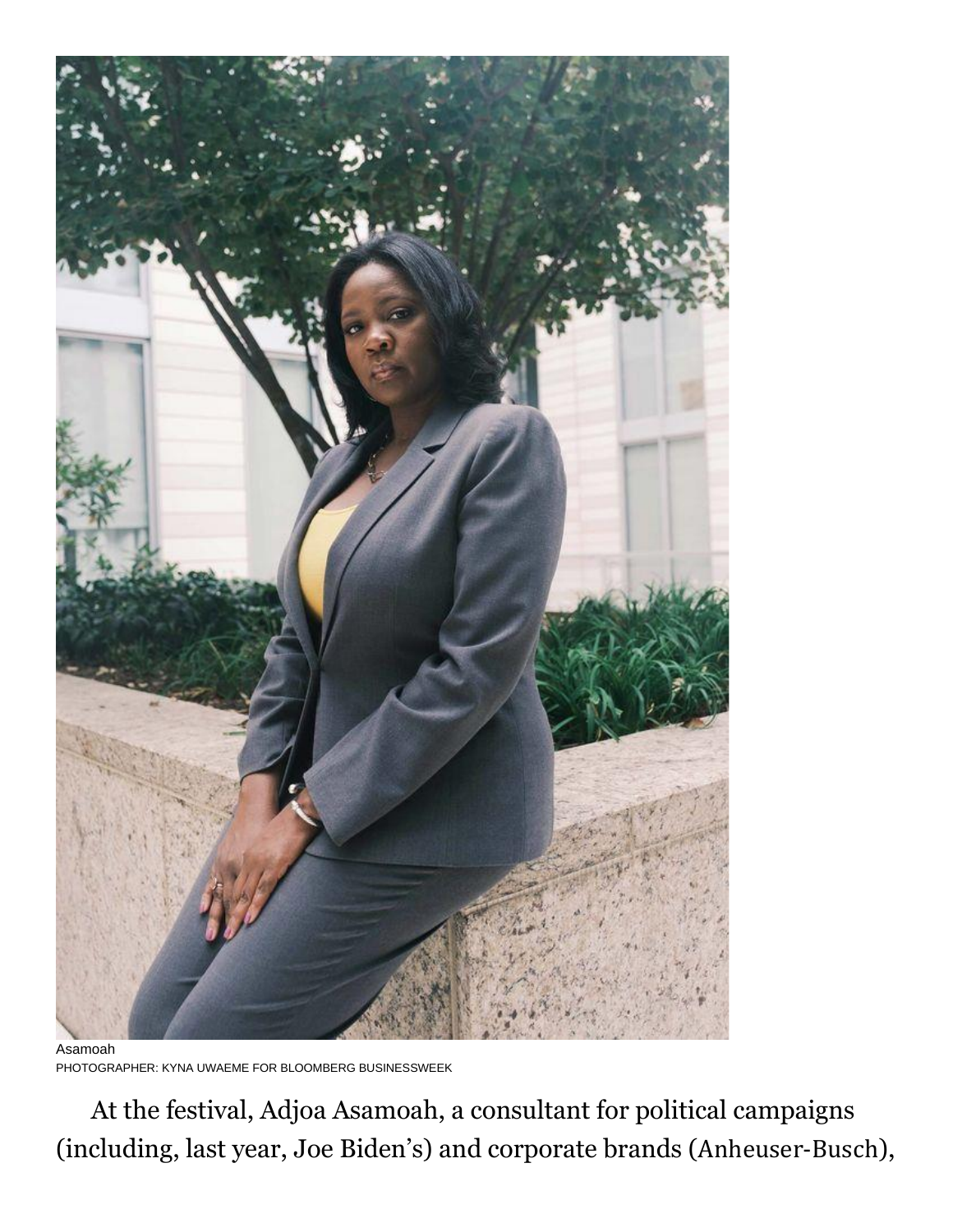met Esi Eggleston Bracey, chief operating officer of Unilever North America's beauty division, and Kelli Richardson Lawson and Orlena Nwokah Blanchard, who run a Washington, D.C., marketing firm called Joy [Collective](https://joycollective.com/). Hair discrimination had been on each woman's mind, and they saw in one another's strengths a path for reform. That year, the group officially formed the Crown Coalition and began recruiting allies.

"There was no one incident of discrimination that prompted the work," says Asamoah, who developed the legislative strategy. It was an overdue answer to "this prevalent form of racial discrimination." She partnered with state Senator Tremaine Wright in New York and state Senator Holly Mitchell in California, whose signature look is blond locs. A year after the meeting in New Orleans, both states passed versions of the Crown Act, and [Unilever](https://www.bloomberg.com/quote/ULVR:LN)'s Dove brand joined the Crown Coalition, providing financial support and amplifying its message.

With Dove funding, the Joy Collective conducted a [study](https://static1.squarespace.com/static/5edc69fd622c36173f56651f/t/5edeaa2fe5ddef345e087361/1591650865168/Dove_research_brochure2020_FINAL3.pdf) of 2,067 women that found Black women were 80% more likely than others to change their natural hair to meet social norms or expectations at work, 30% more likely to be made aware of a formal workplace appearance policy, 150% more likely to be sent home or know of a Black woman sent home from work because of their hair, and 83% more likely to report being judged more harshly on looks than other women. The study also found that Black women's hair was roughly 3.4 times more likely than others' to be perceived as unprofessional. Respondents ranked locs, braids, bantu knots (a style resembling stacked spiral knots), and other natural Black hairstyles the least professional.

During the first phase of Crown Coalition lobbying, this sort of data proved galvanizing in some blue states, seven more of which quickly passed the bill. The bar was higher in Nebraska, where Republican Governor Pete Ricketts vetoed legislation inspired by the Crown Act in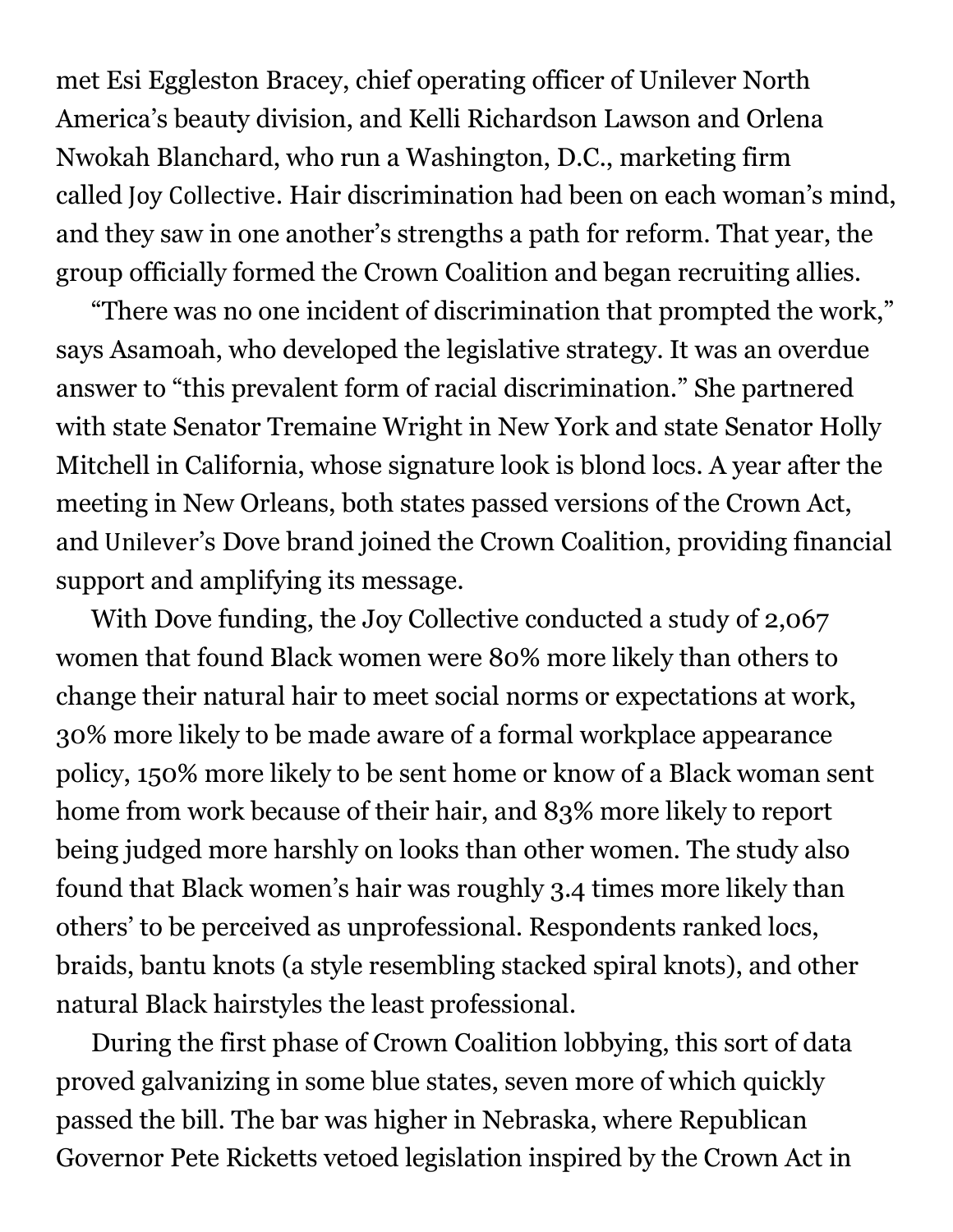August 2020, shortly before it was set to become law. In a statement announcing his decision, Ricketts said he agreed with the bill's aim to prevent discrimination based on immutable characteristics. But hairstyles, he said, didn't meet that standard, and employers needed flexibility to adhere to health and safety regulations. "While hair type is an immutable characteristic, hairstyles can easily be changed," he [wrote](https://www.3newsnow.com/news/local-news/gov-ricketts-vetoes-hair-discrimination-bill), adding that the hairstyles referenced in the bill, such as twists, cornrows, and locs, are not attributable to or exclusively worn by one racial group. He promised to work with the state legislature to resolve his concerns.

This was the first veto of such a bill. Ashlei Spivey, a lobbyist who founded the Omaha-based advocacy group I Be [Black](https://www.ibeblackgirl.com/) Girl, heard the news while celebrating her 34th birthday. "Being a Black woman, doing this work on behalf of Black women, femmes, and girls, I took it personal," she says. She, her colleagues, and Greene, the law professor, helped prepare a new version for introduction by state Senator Terrell McKinney early this year. Together, they resolved to address the governor's concerns without excising specific hairstyles from the revised bill. It turned out to be something of a tug of war.

McKinney began negotiations by proposing language much the same as the original bill, without much in the way of compromise. Ricketts countered with language that the state senator says would have removed the bill's teeth. McKinney says that even when agreement seemed impossible, he and the Crown Act's other advocates remained cordial and "didn't throw any shots." Instead, they kept communications with the governor's office going and made behind-the-scenes appeals to leading legislators and health officials. This August, a year after the first veto, they had a deal, and Ricketts's signature. (The governor's office didn't respond to a voicemail seeking comment.) Spivey says her 35th birthday was better.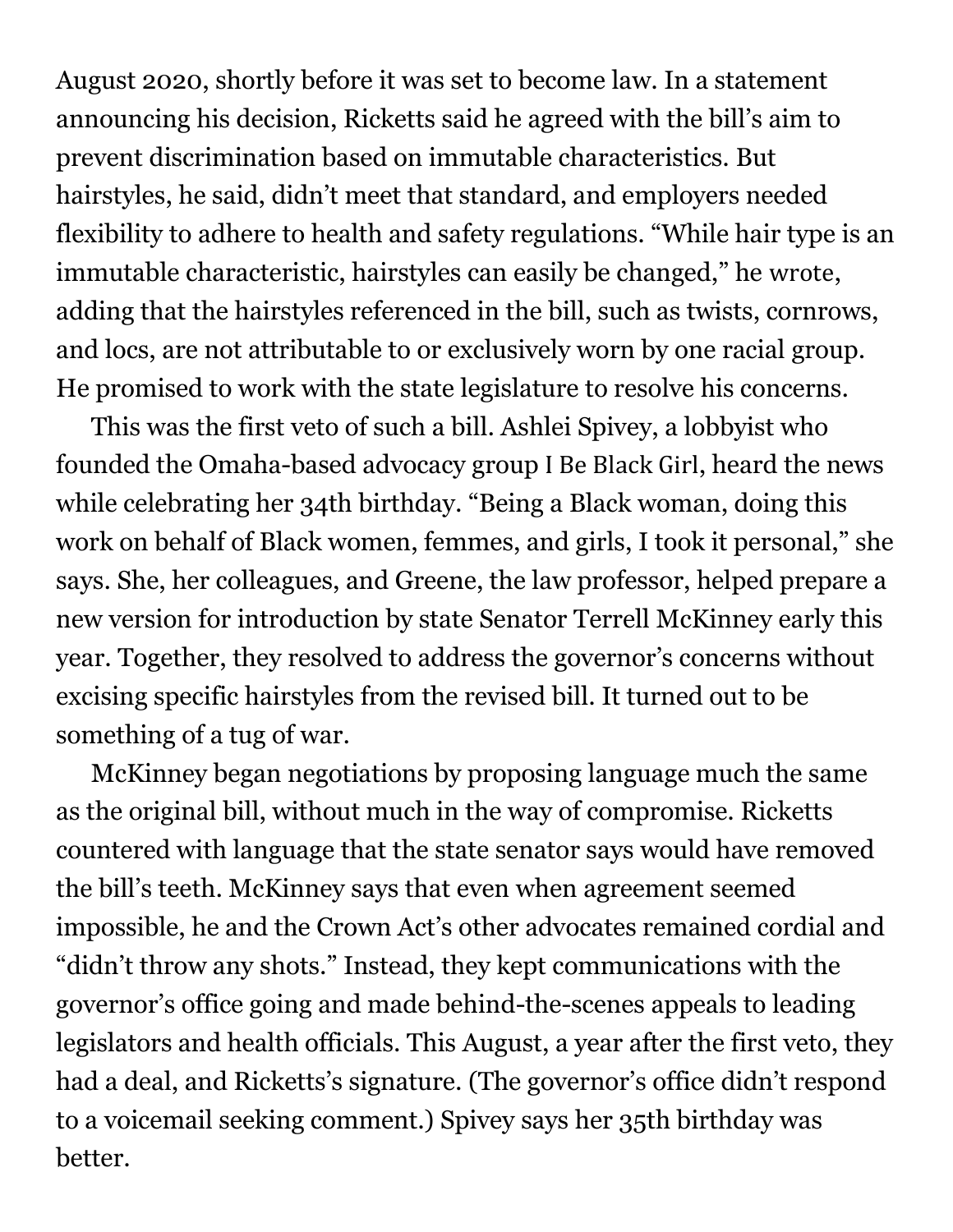Nebraska's Crown Act allows law enforcement agencies to set grooming standards—a significant concession, but much better than a fresh veto, McKinney says. Among other things, it's a counterpoint to the gridlock strangling most of the legislative proposals that await votes in Congress. As McKinney watched Ricketts sign the bill into law, his first enacted as a freshman senator, he says, he thought, "I'm here. And I can actually get something done."

The latest round of Crown Act advances has been more stutterstep than Nebraska's. In Washington, a national bill passed the House of Representatives last year, but the legislative session ended in December without a corresponding vote in the Senate. That means both chambers must pass a new version introduced earlier this year by a handful of leading House members and Democratic Senator Cory Booker of New Jersey. So far, there's been little progress. Federal response to a once-ina-century pandemic obviously takes priority, though the Senate did make time last year to pass more than 60 bills [renaming](https://en.wikipedia.org/wiki/List_of_acts_of_the_116th_United_States_Congress) U.S. Postal Service facilities.

A version of the bill is already law in Booker's home state and in Maryland, where Mya Cook is now majoring in psychology at the University of Maryland. She says her latent interest in the subject spiked after she and her sister were threatened with suspension in Massachusetts over their box braids. Part of her motivation in choosing her major, she says, was to try to puzzle out the whys of what happened to her in high school. "Just so I could even understand, because it never made any sense," she says. She pauses. "I don't even think even now it would make sense, honestly."

In Massachusetts, getting a vote on the Crown Act has been slow going. State Representative Steven Ultrino, who counts the Cook family among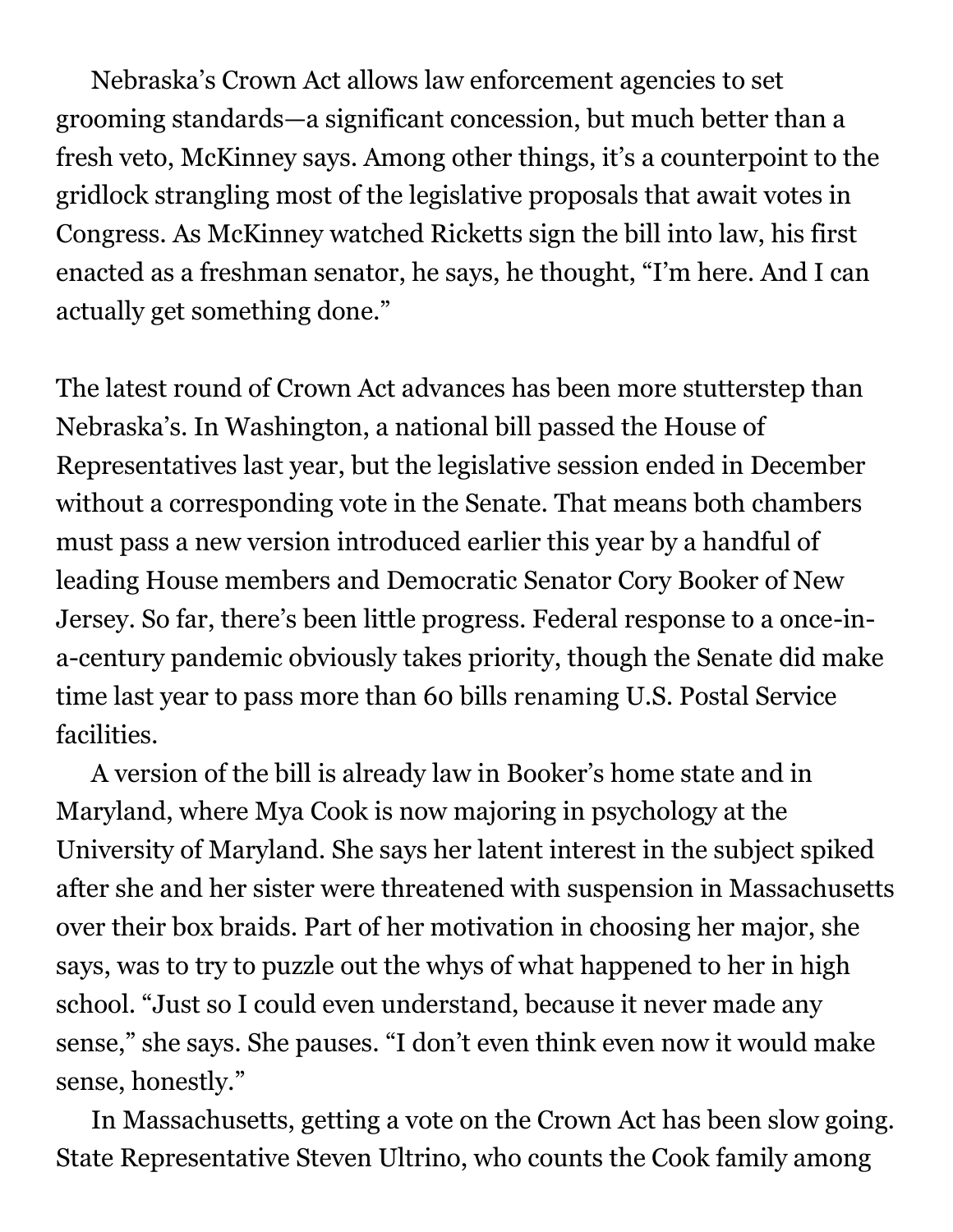his constituents, says that their 2017 case marked the first time he'd received a complaint about hair discrimination and that he had a lot of learning to do. Staff research and consultation with Crown Coalition leaders helped yield the bill he introduced last year. He held hearings, lobbied colleagues for support, and got the bill passed in the Massachusetts House. He says he's since received a flood of calls from workers and parents who've had to deal with hair discrimination.

Key to Crown Act outreach efforts in Massachusetts, Ultrino says, has been relaying to other legislators the horror stories he's heard from constituents, getting those constituents involved, and asking his Black colleagues to share their experiences, too. He tends to describe his advocacy on this issue in terms familiar to people with chronic health conditions in their families—which is to say, everyone. "I support Alzheimer's research," he says. "I don't have Alzheimer's." As was the case in Washington, Covid helped push the bill off the Massachusetts upper chamber's 2020 docket, but the 2021 version is working its way through the state House's judiciary committee, and it stands a good chance of becoming law as soon as it can get full floor votes.

Already, more than 121 million Americans are now protected by Crown Act legislation or something like it. On the Crown Coalition's website, a map of the state-level efforts calls the group's shot with the headline "14 down, 36 to go." Asamoah declined to comment on the next phase of the group's strategy, beyond saying it varies significantly by state.

The odds have seemed tough in redder areas, but earlier this year, Louisiana came close to being the second Southern state, after Virginia, to ban discrimination against natural hair. None of the three bills lawmakers [proposed](https://lailluminator.com/2021/06/10/black-employees-wont-see-protections-against-discrimination-for-wearing-natural-hair-from-louisiana-legislature/) quite got the needed votes before the legislative session ended in June, however. A version introduced by state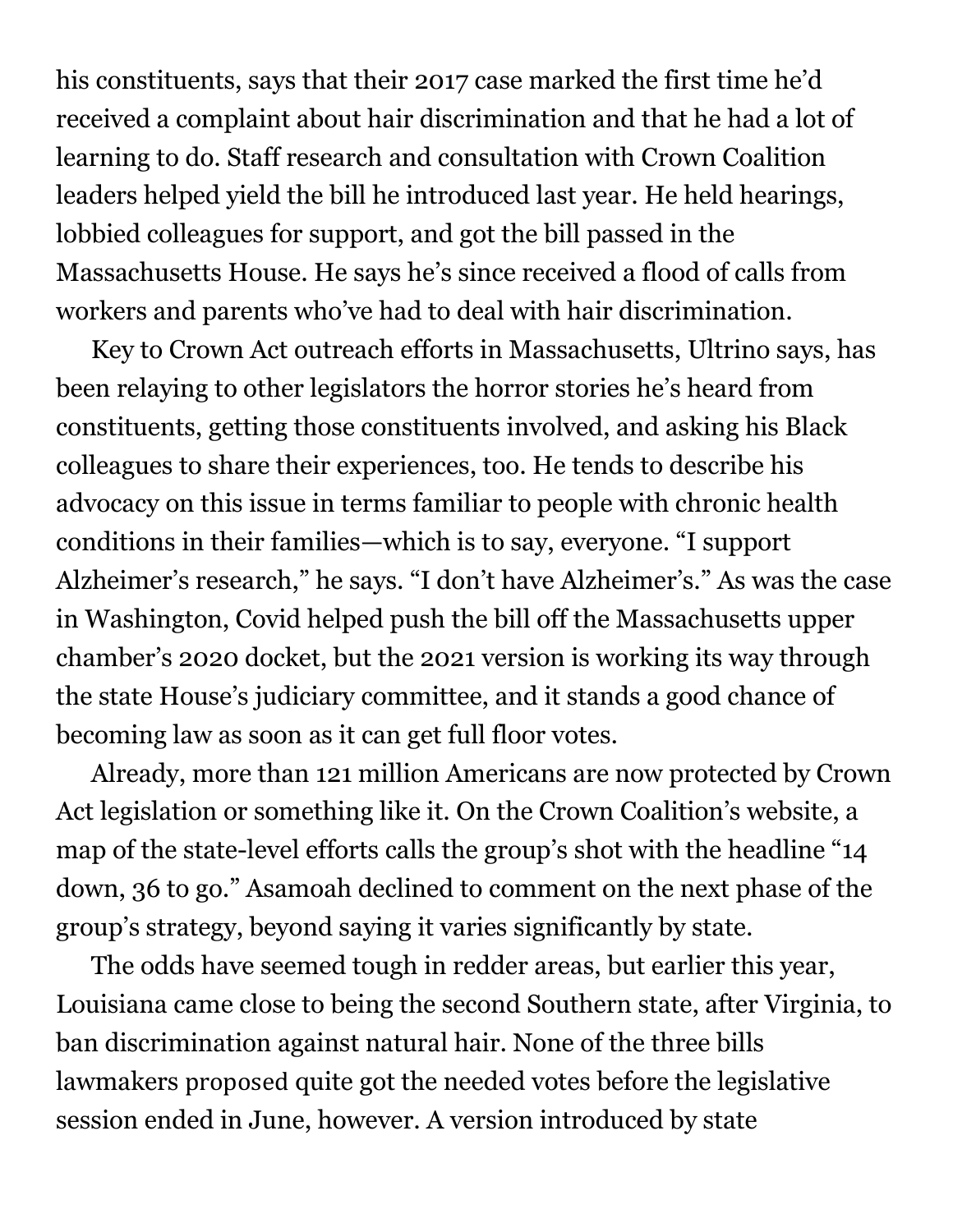Representative Candace Newell came closest, with 46 votes in favor and 48 against.



Newell PHOTOGRAPHER: KYNA UWAEME FOR BLOOMBERG BUSINESSWEEK

Republicans accounted for nearly all the nays, arguing that Louisiana should let local school districts make their own rules as much as possible. Newell notes that many of these legislators haven't applied this line of reasoning to their efforts to ban public schools from mandating masks or teaching critical race theory. She attributes her bill's defeat partly to intensifying partisan tension and says she'll try again in the next session. "It's going to be a heavy lift," she predicts. Her blond, natural-textured hair is part of her effort to educate people on the issue. "I just try to bring it to my colleagues," she says, that her hairstyle "doesn't affect my capability of trying to bring this state to a better place."

Ahead of the next fight, Newell plans to work with a lobbyist, seek support from the Louisiana [Association](https://www.bloomberg.com/quote/0746018D:US) of Business & Industry, and explore ways to assuage the concerns of moderate Republicans who might be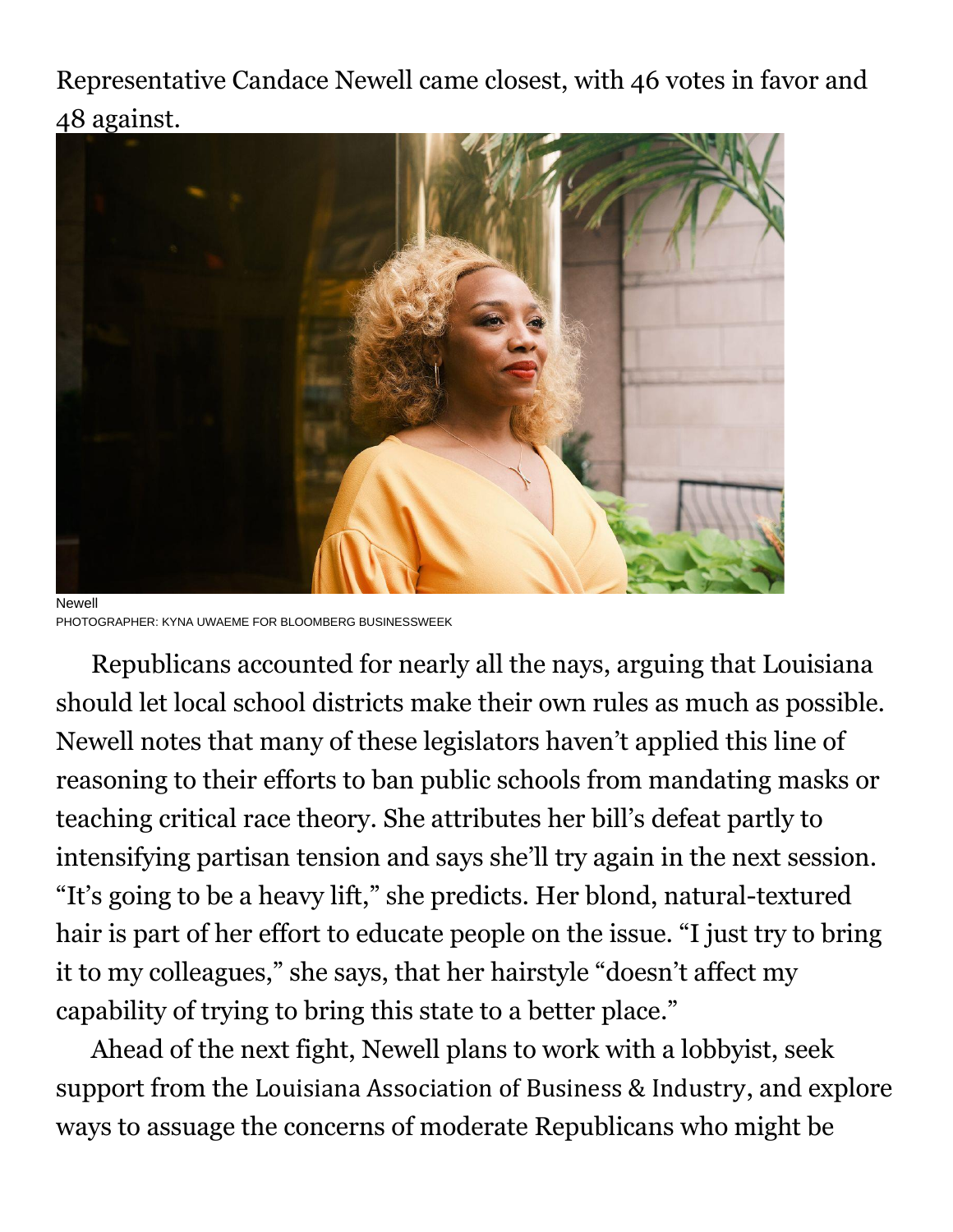swayed into the yea column. She's also had to learn to translate her arguments for those colleagues who just don't spend much time around locs or cornrows. "I think the most interaction most of them have with Black people is when they come up to the capital session," she says. "It's not a good thing. It's not a bad thing. It's just their reality."

More disquieting to her is the degree to which even some of those writing the laws assume that everyone enjoys the same legal protection they do as White people, rather than recognizing it as White privilege. During one hearing on a different bill seeking to outlaw hair discrimination, a White female colleague was asked how she would feel if she were fired for refusing to get a perm.

"She said, 'Well, that wouldn't happen, because I have the Constitution to protect me,'" Newell recalls. "That just ran through me."

Now 14 years old, Faith Fennidy has a mouthful of braces, a house full of pets, and her own strategies for defending Black hair. Outside her home in Harvey, La., Faith's braces glint in the hot sun as she introduces me to her ducks, Draco and Daisy. In the shaded section of her manicured backyard, I meet her dog Mimi, a rambunctious Yorkie. Her bright yellow bird, Lululemon, hops around a large cage on the coffee table before us.

When she's not caring for her pets or playing volleyball, Faith is devouring the books taught in her English class, analyzing the characters' motives and contemplating figures of speech. A good story can go a long way toward building empathy, she says, citing To Kill a Mockingbird as an example. The character she most relates to isn't the protagonist, Scout Finch, or Atticus, Scout's fiery lawyer dad. It's Scout's brother, Jem. The boy loses his innocence when he realizes that what happened to their